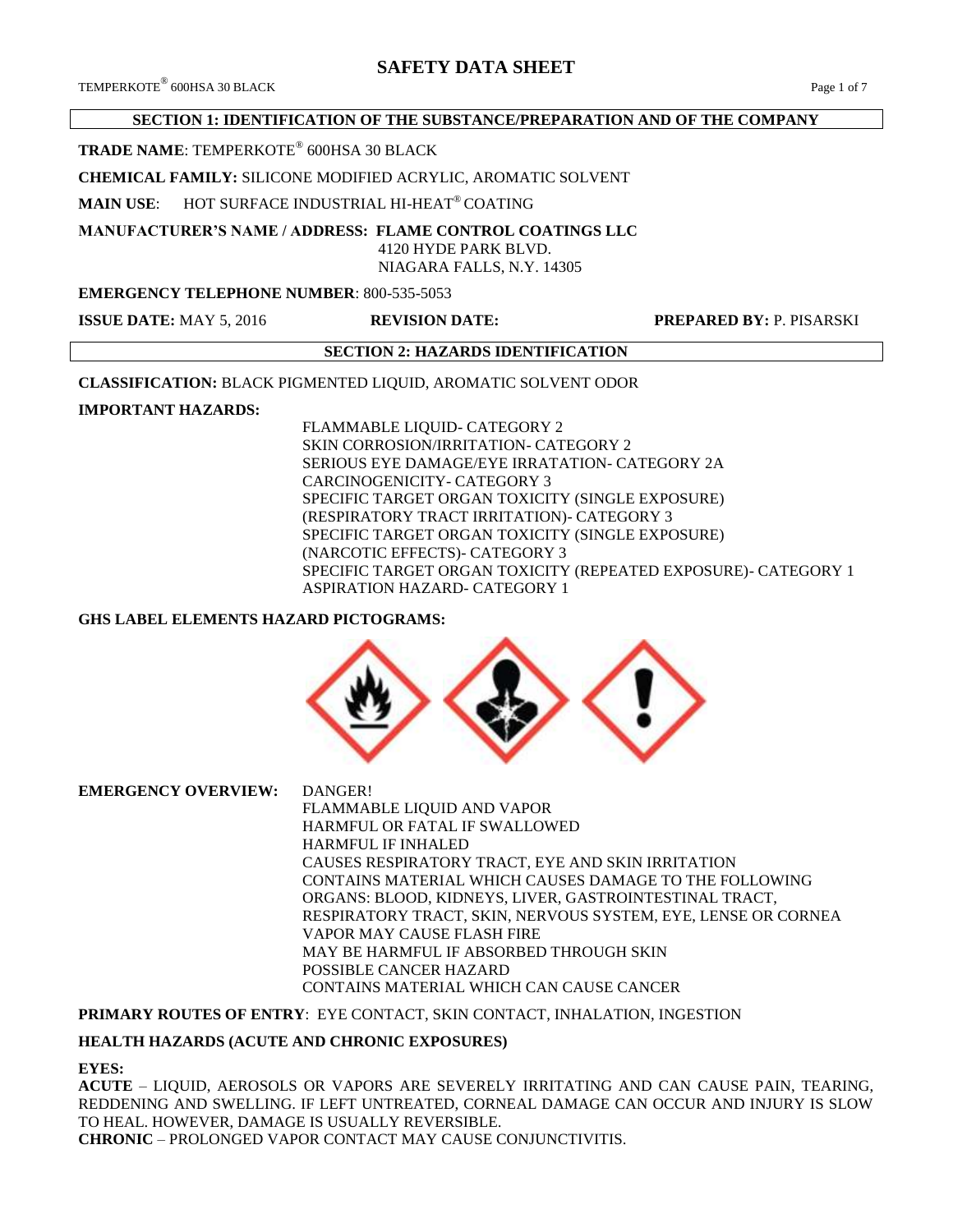## **SECTION 2: HAZARDS IDENTIFICATION (CON'T)**

#### **SKIN CONTACT:**

**ACUTE** – REPEATED OR PROLONGED SKIN CONTACT CAN RESULT IN DRY, DEFATTED AND CRACKED SKIN CAUSING INCREASED SUSCEPTIBILITY TO INFECTION. IN ADDITION IRRITATION MAY DEVELOP INTO DERMATITUS. SOLVENTS CAN PENETRATE THE SKIN AND MAY CAUSE EFFECTS SIMILAR TO THOSE IDENTIFIED UNDER ACUTE INHALATION SYMPTOMS.

**CHRONIC** – MAY CAUSE EFFECTS SIMILAR TO THOSE IDENTIFIED UNDER CHRONIC INHALATION EFFECTS.

#### **SKIN ABSORPTION:**

**ACUTE** – ND **CHRONIC** – ND

#### **INHALATION:**

**ACUTE** – SOLVENT VAPORS ARE IRRITATING TO THE EYES, NOSE, AND THROAT. SYMPTOMS OF IRRITATION MAY INCLUDE RED, ITCHY EYES, DRYNESS OF THE THROATAND A FEELING OF TIGHTNESS IN THE CHEST. OTHER POSSIBLE SYMPTOMS OF OVEREXPOSURE INCLUDE: HEADACHE, DIZZINESS, NAUSEA, NARCOSIS FATIGUE AND LOSS OF APPETITE.

**CHRONIC** – CHRONIC EXPOSURE TO ORGANIC SOLVENTS HAS BEEN ASSOCIATED WITH VARIOUS NEUROTOXIC EFFECTS INCLUDING PERMANENT BRAIN AND NERVOUS SYSTEM DAMAGE. SYMPTOMS INCLUDE LOSS OF MEMORY, LOSS OF INTELLECTUAL ABILITY AND LOSS OF COORDINATION. TOLUENE HAS BEEN DEMONSTRATED TO BE EMBRYOFETOTOXIC AND TERATOGENIC IN LABORATORY ANIMALS. PROLONGED OR REPEATED OVEREXPOSURE TO TOLUENE CAN CAUSE IRRITATION TO THE RESPIRATORY TRACT, ENLARGED LIVER, KIDNEY EFFECTS AND CARDIAC SENSITIZATION.

#### **INGESTION:**

**ACUTE** – CAN RESULT IN IRRITATION OF THE DIGESTIVE TRACT. SYMPTOMS CAN INCLUDE SORE THROAT ABDOMINAL PAIN NAUSEA, VOMITING AND DIARRHEA. VOMITING MAY CAUSE ASPIRATION OF SOLVENT RESULTING IN CHEMICAL PNEUMONITIS

# **CHRONIC** – ND

**CONDITIONS AGGRAVATED BY EXPOSURE**: SKIN DISORDERS AND ALLERGIES

#### **SECTION 3: COMPOSITION/INFORMATION ON INGREDIENTS**

## **SUBSTANCE/MIXTURE:** MIXTURE

#### **OTHER MEANS OF IDENTIFICATION:** NOT AVAILABLE

| <b>HAZARDOUS INGREDIENTS</b>      | Wt. %   | <b>CAS Number</b> |
|-----------------------------------|---------|-------------------|
| <b>TOLUENE</b>                    | $10-30$ | 000108-88-3       |
| <b>PARACHLOROBENZOTRIFLOURIDE</b> | $10-30$ | 000098-56-6       |
| <b>BARIUM SULFATE</b>             | $10-30$ | 007727-43-7       |
| COPPER CHROMITE BLACK SPINEL**    | $10-30$ | 068186-91-4       |
| HEAVY AROMATIC SOLVENT NAPTHA     | $1 - 5$ | 064742-94-5       |

\*\* This product is the result of high temperature calcinations of the component substances. Due to its unique crystalline structure the properties of this finished pigment do not necessarily reflect the properties of the component metals or oxides.

## **SECTION 4: FIRST AID MEASURES**

**GENERAL**: REMOVE PERSON FROM AFFECTED AREA AND MAKE COMFORTABLE. TREAT SYMPTOMATICALLY.

**EYES**: FLUSH WITH WATER FOR 15 MINUTES. GET MEDICAL ATTENTION.

**SKIN**: REMOVE PRODUCT AND FLUSH AFFECTED AREA WITH WATER FOR 15 MINUTES. IF IRRITATION PERSISTS, SEEK MEDICAL ATTENTION.

**INHALATION**: MOVE TO FRESH AIR. GIVE ASSISTED RESPIRATION IF BREATHING HAS STOPPED OR IS LABORED (CALL A PHYSICIAN).

**INGESTION**: GIVE 3 – 4 GLASSES OF WATER OR MILK IF PERSON CONSCIOUS. **DO NOT INDUCE VOMITING!** OBTAIN MEDICAL CARE AND TREATMENT.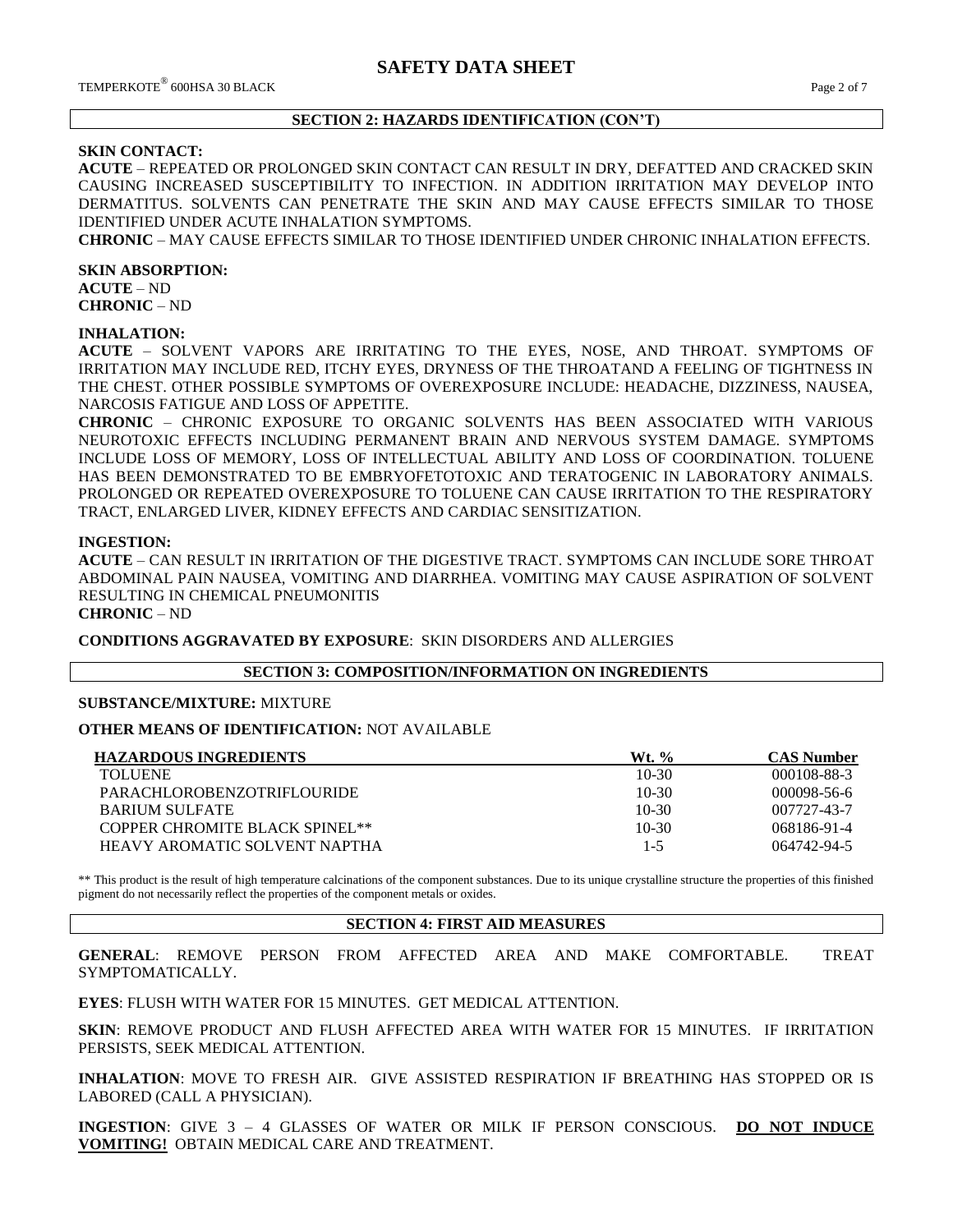## **SECTION 4: FIRST AID MEASURES (CON'T)**

#### **NOTES TO PHYSICIAN:** ACUTE MASSIVE EXPOSURE TO TOLUENE CAN CAUSE TRANSIENT HEMATURIA AND ALBUMINURIA. CARDIAC ARRHYTHMIAS CAN OCCUR AFTER MASSIVE INHALATION.

## **SECTION 5: FIRE FIGHTING MEASURES**

**EXTINGUISHNG MEDIA**: IGNITION MAY GIVE RISE TO A CLASS B FIRE. IN CASE OF FIRE USE: WATER FOG, CARBON DIOXIDE, DRY CHEMICAL, OR ALCOHOL FOAM.

**SPECIFIC HAZARDS ARISING FROM CHEMICAL:** FLAMABLE LIQUID AND VAPOR. IN A FIRE OR IF HEATED A PRESSURE INCREASE WILL OCCUR AND THE CONTAINER MAY BURST, WITH THE RISK OF A SUBSEQUENT EXPLOSION. VAPOR IS HEAVIER THAN AIR AND WILL SPREAD ACROSS THE GROUND.

**HAZARDOUS DECOMPOSITION PRODUCTS: CO, CO<sub>2</sub>** 

**HAZARDOUS POLYMERIZATION (REACTIVITY**): WILL NOT OCCUR.

**SPECIAL FIRE FIGHTING PROCEDURES**: WEAR SELF-CONTAINED BREATHING APPARATUS AND PROTECTIVE CLOTHING. WATER SPRAY IS USEFUL IN COOLING FIRE-EXPOSED VESSELS AND IN DISPERSING VAPORS.

**UNUSUAL FIRE AND EXPLOSIVE HAZARDS**: MAY GENERATE TOXIC OR IRRITATING COMBUSTION PRODUCTS. SUDDEN REACTION AND FIRE MAY RESULT IF PRODUCT IS MIXED WITH AN OXIDIZING AGENT. SOLVENT VAPORS MAY BE HEAVIER THAN AIR. UNDER CONDITIONS OF STAGNANT AIR, VAPORS MAY BUILD UP AND TRAVEL ALONG THE GROUND TO AN IGNITION SOURCE.

### **SECTION 6: ACCIDENTAL RELEASE MEASURES**

**STEPS TO BE TAKEN IN CASE MATERIAL IS RELEASED OR SPILLED:** SHUT OFF SOURCES OF IGNITION. COVER SPILLS WITH ABSORBENT. PLACE IN METAL CONTAINERS FOR RECOVERY OR DISPOSAL. PREVENT ENTRY INTO SEWERS, STORM DRAINS, AND WATERWAYS.

#### **SECTION 7: HANDLING AND STORAGE**

**GENERAL**: STORE IN COOL, WELL VENTILATED AREAS. KEEP AWAY FROM HEAT AND OPEN FLAMES. AVOID PROLONGED INHALATION OF HEATED VAPORS OR MISTS. AVOID PROLONGED SKIN CONTACT. USE NON-SPARKING TOOLS AND GROUNDING CABLES WHEN TRANSFERRING. CONTAINERS MAY BE HAZARDOUS WHEN EMPTY.

**STORAGE**: AVOID TEMPERATURE EXTREMES. STORE AWAY FROM EXCESSIVE HEAT, FROM SOURCES OF IGNITION AND FROM REACTIVE MATERIALS. MATERIAL CAN BURN; LIMIT INDOOR STORAGE TO AREAS EQUIPPED WITH AUTOMATIC SPRINKLERS. STORE OUT OF DIRECT SUNLIGHT IN A COOL PLACE. KEEP CONTAINERS TIGHTLY CLOSED. GROUND ALL METAL CONTAINERS DURING STORAGE AND HANDLING.

#### **SECTION 8: EXPOSURE CONTROL/PERSONAL PROTECTION**

| <b>EXPOSURE LIMITS (ppm)</b>    |                         |             |                         |              |                 |
|---------------------------------|-------------------------|-------------|-------------------------|--------------|-----------------|
| <b>INGREDIENTS (CAS)</b>        | <b>OSHA</b>             |             |                         | <b>ACGIH</b> | <b>OTHER</b>    |
|                                 | TWA                     | <b>STEL</b> | TWA                     | <b>STEL</b>  |                 |
| 000108-88-3                     | 100                     | 150         | 100                     | 150          |                 |
| 000098-56-6                     | NE                      | <b>NE</b>   | NE                      | <b>NE</b>    |                 |
| 007727-43-7                     | 5mg/m <sup>3</sup>      | ND          | 5mg/m <sup>3</sup>      | <b>ND</b>    | (SEE NOTE 1)    |
| $068186 - 91 - 4*$              | <b>NE</b>               | <b>NE</b>   | <b>NE</b>               | <b>NE</b>    |                 |
| *chromium compounds (as Cr)     | $0.5$ mg/m <sup>3</sup> | <b>ND</b>   | $0.5$ mg/m <sup>3</sup> | <b>ND</b>    | (SEE NOTE 1, 2) |
| *copper dusts and mists (as Cu) | $1 \text{mg/m}^3$       | ND          | $1 \text{mg/m}^3$       | ND           | (SEE NOTE1, 2)  |
| 064742-94-5                     | 100                     | NE          | 400                     | NE           |                 |

**LEGEND**: (M) MAX. EXPOSURE LIMIT; (S) OCCUPATIONAL EXP. LIMIT; (R) SUPPLIERS REC. LIMIT, (+) PERCUTANEOUS RISK NOTE 1: VALUES MEANINGFUL ONLY WHEN HARDENED PRODUCT IS ABRADED, GROUND, ETC. NOTE 2: HAZARDOUS COMPONENTS OF PIGMENT; SEE \*\* SECTION 2 FOR DETAILS.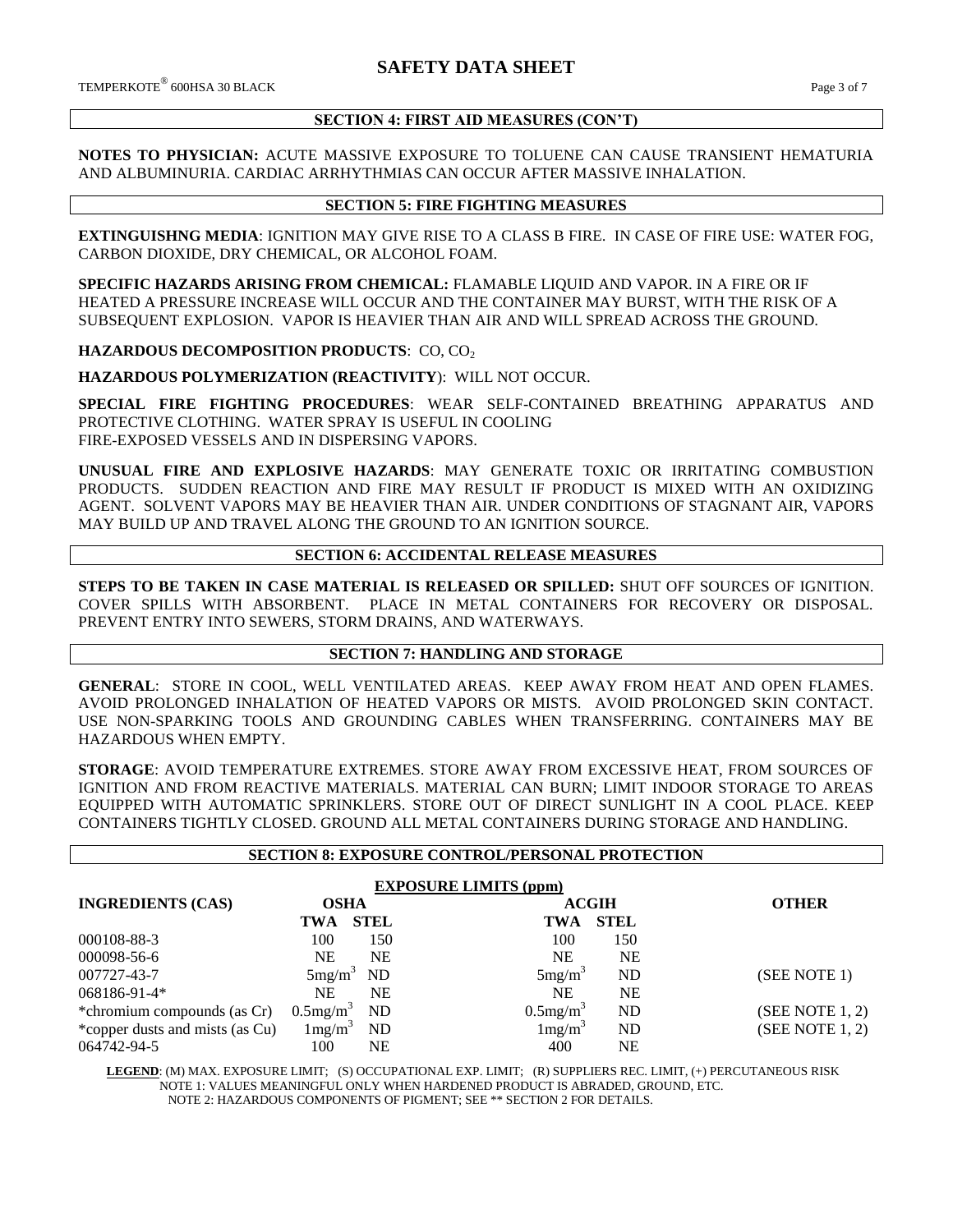$\rm{TEMPERKOTE}^{\circledR}$  600HSA 30 BLACK  $\rm{Page\,4}$  of  $7$ 

## **SECTION 8: EXPOSURE CONTROL/PERSONAL PROTECTION (CON'T)**

**ENGINEERING CONTROLS**: EXHAUST VENTILATION IS SUFFICIENT TO KEEP AIRBORNE CONCENTRATION OF THE SOLVENTS BELOW THEIR RESPECTIVE TLV'S. EXHAUST AIR MAY NEED TO BE CLEANED BY SCRUBBERS OR FILTERS TO REDUCE ENVIRONMENTAL CONTAMINATION.

**RESPIRATORY PROTECTION**: NONE REQUIRED IN ADEQUATELY VENTILATED AREAS. IF VAPOR CONCENTRATION EXCEEDS 20ppm FOR LONGER THAN 15 MINUTES, A NIOSH APPROVED RESPIRATOR FOR ORGANIC VAPORS IS RECOMMENDED.

**PROTECTIVE GLOVES**: NITRILE RUBBER.

**EYE PROTECTION**: SPLASH-PROOF GOGGLES OR CHEMICAL SAFETY GLASSES.

**OTHER PROTECTIVE EQUIPMENT**: LONG SLEEVED SHIRTS AND TROUSERS. EMERGENCY SHOWERS AND EYE WASH STATIONS SHOULD BE READILY ACCESSIBLE.

# **SECTION 9: PHYSICAL AND CHEMICAL PROPERTIES**

#### **APPEARANCE**

**BOILING POINT**: 110.6°C (231.1°F) (TOLUENE) **SPECIFIC GRAVITY**: 1.65-1.75

**FLASHPOINT:** 4.4°C (40°F) TCC (TOLUENE) **SOLUBILITY IN WATER**: INSOLUBLE

**EVAPORATION RATE:**  $>1$  (BUTYL ACETATE = 1) **AUTO IGNITION TEMP**: 480°C (869°F)

**COEFFICIENT OF WATER/OIL DISTRIBUTION**: ND **% SOLIDS BY WT**: 52%

**% VOLATILES BY VOLUME**: 69%

**PHYSICAL STATE:** LIQUID **FLAMMABLE LIMITS**: NOT AVAILABLE **COLOR:** BLACK **LOWER EXPLOSION LIMIT**: 1.2% **ODOR: AROMATIC SOLVENT <b>UPPER EXPLOSION LIMIT**: 7.0% **pH**: NA **VAPOR PRESSURE**: 24 mm Hg (TOLUENE) **MELTING POINT**: ND **VAPOR DENSITY**: 3.1 (AIR = 1)

## **SECTION 10: STABILITY AND REACTIVITY**

**STABILITY**: STABLE; HOWEVER MAY FORM PEROXIDES OF UNKNOWN STABILITY

**CONDITIONS TO AVOID**: NOT APPLICABLE (MATERIAL IS STABLE).

**INCOMPATIBILITY (MATERIAL TO AVOID):** OXIDIZING AGENTS (PERCHLORATES, NITRATES), STRONG ACIDS, HYPOCHLORITES, AND PEROXIDES SHOULD NOT BE COMBINED WITH PHOSPHOROUS CONTAINING MATERIALS BECAUSE HIGHLY TOXIC FUMES CAN BE EMITTED IN A FIRE SITUATION.

## **SECTION 11: TOXICOLOGICAL INFORMATION**

## **ACUTE TOXICITY**

| PRODUCT/INGREDIENT NAME       | <b>RESULT</b>              | <b>SPECIES</b> | <b>DOSE</b>   | <b>EXPOSURE</b>          |
|-------------------------------|----------------------------|----------------|---------------|--------------------------|
| p-Chlorobenzotrifluoride      | LD50 ORAL                  | <b>RAT</b>     | 13 g/kg       | $\overline{\phantom{0}}$ |
|                               | LD50 ORAL                  | <b>RAT</b>     | $<$ 870 mg/kg |                          |
| Toluene                       | <b>LC50 INHALATION GAS</b> | <b>RAT</b>     | 6000 ppm      | 6Hrs                     |
|                               | LD50 ORAL                  | <b>RAT</b>     | 4100 mg/kg    |                          |
| <b>Tertiary Butyl Acetate</b> | <b>LC50 INHALATION GAS</b> | <b>RAT</b>     | 2230 $mg/m3$  | 4Hrs                     |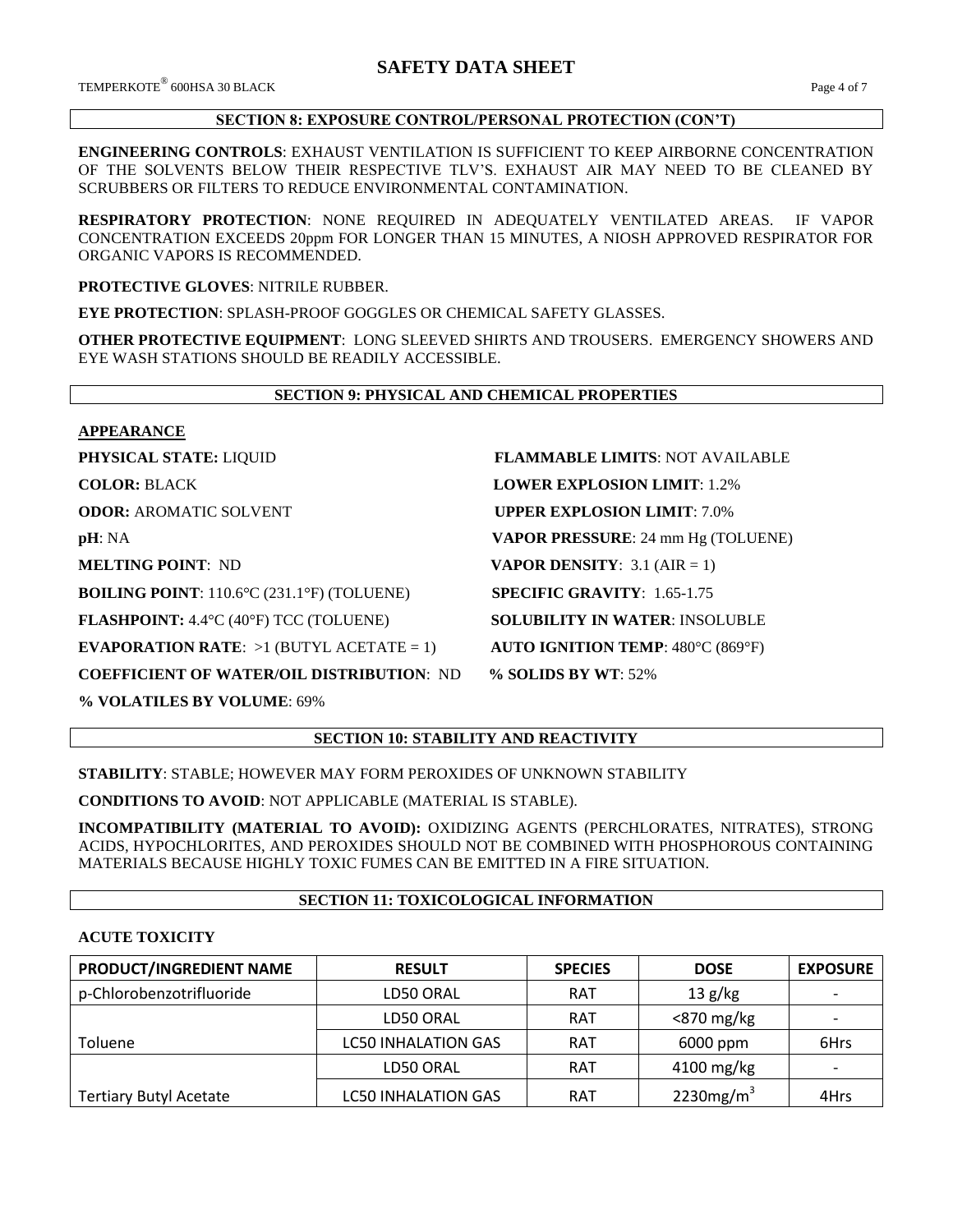## **SECTION 11: TOXICOLOGICAL INFORMATION (CON'T)**

#### **CARCINOGENICITY**

| <b>PRODUCT/INGREDIENT NAME</b> | OSHA                       | IARC | <b>NTP</b>               |
|--------------------------------|----------------------------|------|--------------------------|
| oluene                         | POSSIBLE SELECT CARCINOGEN |      | $\overline{\phantom{0}}$ |

### **SPECIFIC TARGET ORGAN TOXICITY (SINGLE EXPOSURE)**

| PRODUCT/INGREDIENT NAME  | <b>CATEGORY</b> | <b>ROUTE OF EXPOSURE</b> | <b>TARGET ORGANS</b> |
|--------------------------|-----------------|--------------------------|----------------------|
|                          |                 |                          | RESPIRATORY TRACT    |
|                          |                 |                          | <b>IRRATAION AND</b> |
| p-Chlorobenzotrifluoride | CATEGORY 3      | N/A                      | NARCOTIC EFFECTS     |

## **SPECIFIC TARGET ORGAN TOXICITY (REPEATED EXPOSURE)**

| <b>PRODUCT/INGREDIENT NAME</b>  | <b>LATEGORY</b> | <b>ROUTE OF EXPOSURE</b> | <b>TARGET ORGANS</b> |
|---------------------------------|-----------------|--------------------------|----------------------|
| Chlorobenzotrifluoride<br>$n-0$ | FGORY<br>rego   | N/L                      | N/D                  |

## **POTENTIAL ACUTE HEALTH EFFECTS**

**EYE:** CAUSES SERIOUS EYE IRRATATION **INHALATION:** CAN CAUSE CNS DEPRESSION, MAY CAUSE DROWSINESS AND DIZZINESS, REPIRATORY IRRATATION **SKIN CONTACT:** CASUES SKIN IRRATAION **INGESTION:** CAN CAUSE CNS DEPRESSION MAY BE FATAL IF SWALLOWED

## **POTENTIAL CHRONIC EFFECTS**

**GENERAL:** MAY CAUSE DAMAGE TO ORGANS THROUGH PROLONGED AND REPEATED EXPOSURE **TERATOGENICITY:** YES **MUTAGENICITY:** NO **EMBRYOTOXICITY:** NO

## **SECTION 12: ECOLOGICAL INFORMATION**

| <b>PRODUCT/INGREDIENT NAME</b> | <b>RESULT</b>                        | <b>SPECIES</b>         | <b>EXPOSURE</b> |
|--------------------------------|--------------------------------------|------------------------|-----------------|
| Tertiary Butyl Acetate         | LC50 296 - 362 mg/L FRESHWATER       | <b>FRESHWATER FISH</b> | 96 Hrs          |
| Toluene                        | LC50 7.3 $\sim$ 22.8 mg/l FRESHWATER | <b>FRESHWATER FISH</b> | 96 Hrs          |

## **SECTION 13: DISPOSAL CONSIDERATIONS**

**WASTE DISPOSAL METHODS**: INCINERATION IS PREFERRED. COMPLY WITH ALL FEDERAL, STATE AND LOCAL REGULATIONS. RCRA CLASSIFIED HAZARDOUS WASTE WITH CHARACTERISTIC OF IGNITABILITY.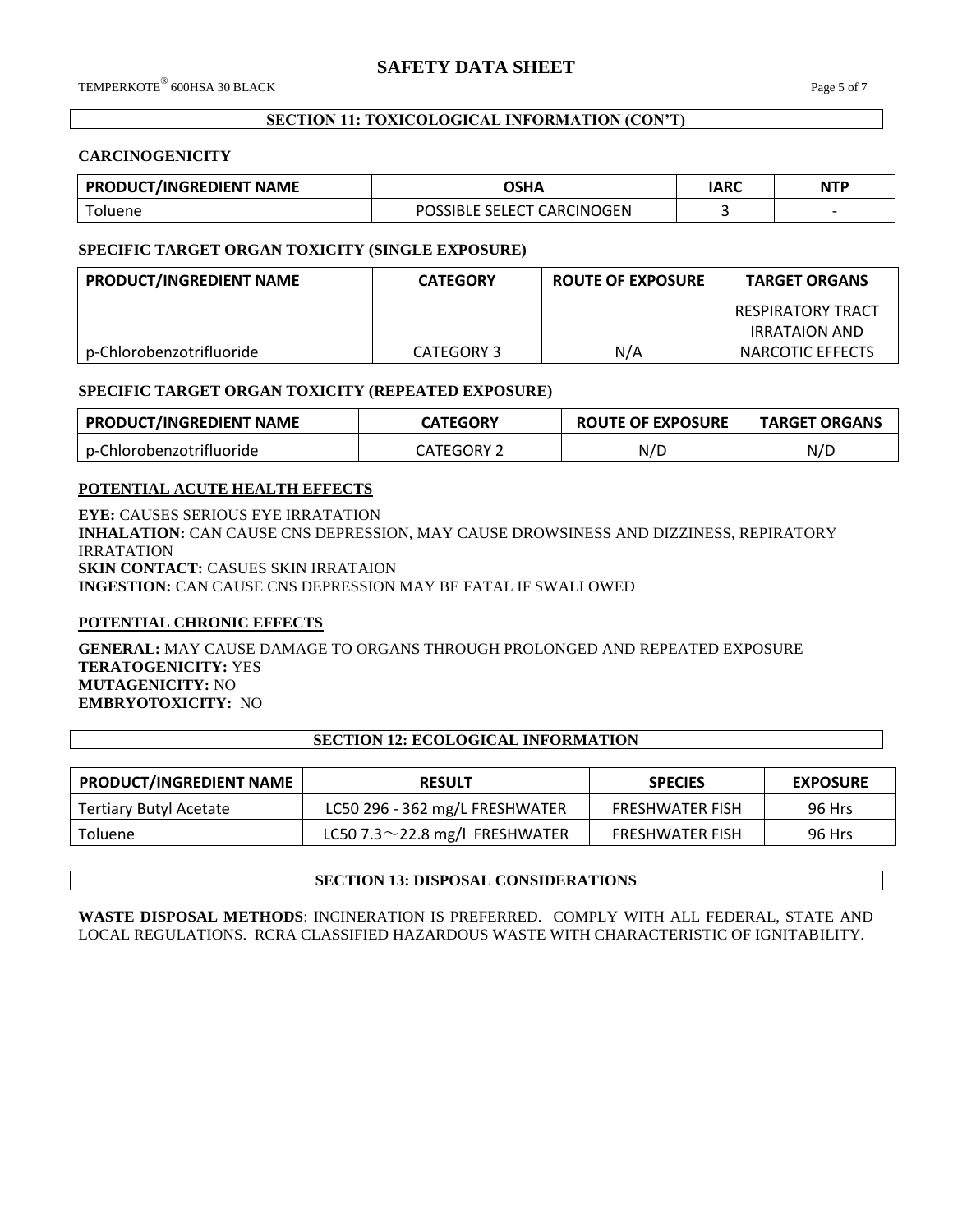# **SAFETY DATA SHEET**

 $\rm{TEMPERKOTE}^{\circledR}$  600HSA 30 BLACK  $\rm{Page}\,6$  of  $7$ 

## **SECTION 14: TRANSPORT INFORMATION**

|                                      | <b>DOT</b><br><b>CLASSIFICATION</b>                       | <b>TDG</b><br><b>CLASSIFICATION</b>                                                                                                                                    | <b>MEXICO</b><br><b>CLASSIFICATION</b>               | <b>IATA</b>                                       | <b>IMDG</b>                              |
|--------------------------------------|-----------------------------------------------------------|------------------------------------------------------------------------------------------------------------------------------------------------------------------------|------------------------------------------------------|---------------------------------------------------|------------------------------------------|
| <b>UN NUMBER</b>                     | <b>UN1263</b>                                             | UN1263                                                                                                                                                                 | <b>UN1263</b>                                        | UN1263                                            | <b>UN1263</b>                            |
| UN PROPER SHIPPING<br><b>NAME</b>    | <b>PAINT</b>                                              | <b>PAINT</b>                                                                                                                                                           | <b>PAINT</b>                                         | <b>PAINT</b>                                      | <b>PAINT</b>                             |
| <b>TRANSPORT HAZARD</b><br>CLASS(ES) | 3                                                         | $\overline{3}$                                                                                                                                                         | 3                                                    | 3                                                 | 3                                        |
| <b>PACKING GROUP</b>                 | $\mathsf{II}$                                             | Ш                                                                                                                                                                      | $\mathbf{H}$                                         | Ш                                                 | Ш                                        |
| <b>ENVIRONMENTAL</b>                 |                                                           |                                                                                                                                                                        |                                                      |                                                   |                                          |
| <b>HAZARD</b>                        | NO.                                                       | NO                                                                                                                                                                     | <b>NO</b>                                            | NO.                                               | NO.                                      |
| <b>ADDITIONAL HAZARD</b>             | Special provisions<br>Not Applicable<br><b>ERG No.128</b> | Product classified<br>as per the<br>following<br>sections of the<br>Transportation of<br>Dangerous Goods<br>Regulations: 2.<br>18-2.19 (Class 3).<br><b>ERG No.128</b> | Special provisions<br>(ERG#128)<br><b>ERG No.128</b> | Special<br>provisions<br><b>Not</b><br>Applicable | Emergency<br>schedules<br>(EmS) F-E, S-E |

## **SECTION 15: REGULATORY INFORMATION**

**MATERIAL VOC** = 183 gram/liter **COATING VOC** = 356 gram/liter

**TSCA (TOXIC SUBSTANCE CONTROL ACT):** ALL COMPONENTS ARE LISTED IN THE TSCA CHEMICAL SUBSTANCE INVENTORY.

**CERCLA (COMPREHENSIVE RESPONSE COMPENSATION and LIABILITY ACT):** REPORTABLE QUANTITY, TOLUENE 1000 LBS.

#### **SARA TITLE III**

 **SECTION 312 HAZARD CLASS:** IMMEDIATE (ACUTE) HEALTH HAZARD, DELAYED HEALTH HAZARD; FIRE HAZARD

 **SECTION 313 LISTED INGREDIENTS**: TOLUENE (CAS #000108-88-3) CHROMIUM COPMOUNDS, COPPER **COMPOUNDS** 

**CALIFORNIA PROPOSITION 65:** THE BELOW LIST OF COMPOUNDS IS KNOWN TO THE STATE OF CALIFORNIA TO CAUSE CANCER, BIRTH DEFECTS OR OTHER REPRODUCIVE HARM: CAS #000108-88-3.